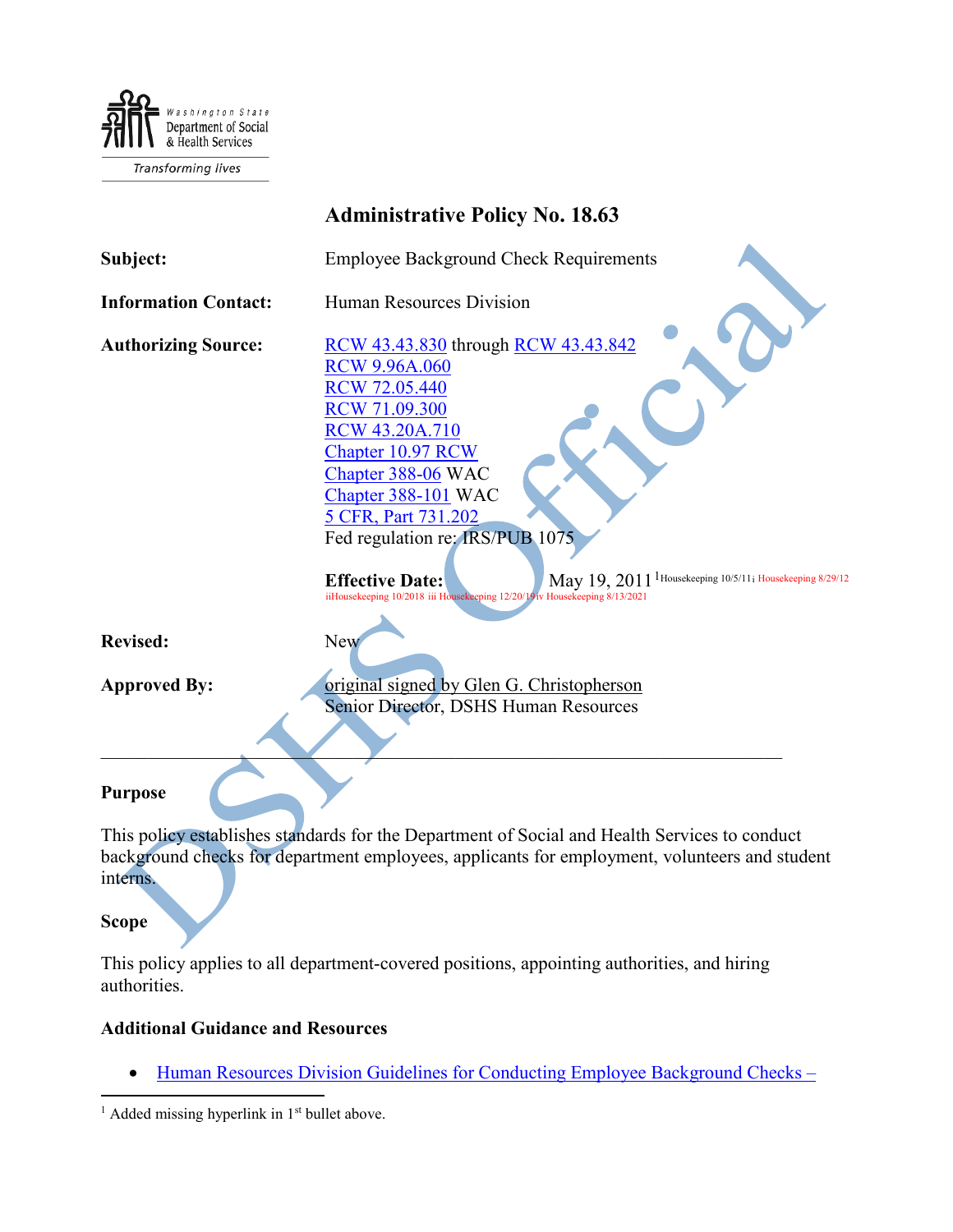[Implementing Administrative Policy 18.63](http://one.dshs.wa.lcl/HR/Guidelines/Background%20Check%20Guidelines%20(November%202019).pdf)

- Background Check Authorization Form DSHS Form [09-653](http://forms.dshs.wa.lcl/)
- Character, Competency and Suitability Assessment [03-506](http://forms.dshs.wa.lcl/)
- [Secretary's List of Crimes and Negative Actions for Access to Vulnerable People](https://www.dshs.wa.gov/ffa/disqualifying-list-crimes-and-negative-actions)
- [Background Check Central Unit Website](http://one.dshs.wa.lcl/FS/OSS/BCCU/Pages/default.aspx)
- [Retention Schedule for Series 106 Background Check Central Unit](https://www.sos.wa.gov/archives/recordsmanagement/state-agencies-records-retention-schedules.aspx)

#### **Definitions**

For purposes of Administrative Policy 18.63, the following definitions apply. Additional definitions that apply to this policy are in the department Guidelines for conducting employee background checks.

**Applicant** means any person who has applied for work in a department-covered position, including current employees moving for any reason or moving to a position because of transfer, promotion, demotion, elevation, layoff, or reversion. Applicant also means volunteers, students and interns serving or working in a similarly situated position or any person who must meet state and federal background check requirements to, conduct research, contract, or work in a department-covered position.

**Appointing authority** means an individual or designee lawfully authorized to appoint, transfer, layoff, reduce, dismiss, suspend, or demote employees.

**Background Check Central Unit** means the program responsible for compiling and distributing background check information for the department of social and health services.

**Background information** means information provided by the applicant and the result of the background search, enclosed letters, affidavits, identification information, court documents, and other documentation relating to a background search.

**Character, competence, and suitability (CCS)** means the documented assessment of the capability of an employee or applicant to work or serve in a department-covered position after review of the employee or applicant's criminal convictions, pending charges, and civil adjudication proceedings

**Child or children** mean any person under the age of eighteen.

**Department** means the department of social and health services.

**Department-covered position** means a position designated to have:

- Unsupervised access to vulnerable adults, juveniles, and children;
- Access to the internal or federal databases where a background check is required by federal statute, regulation or guideline. This includes positions with FTI or HPF; or
- Access to the internal databases in the Background Check Central Unit and the Division of Disability Determination Services.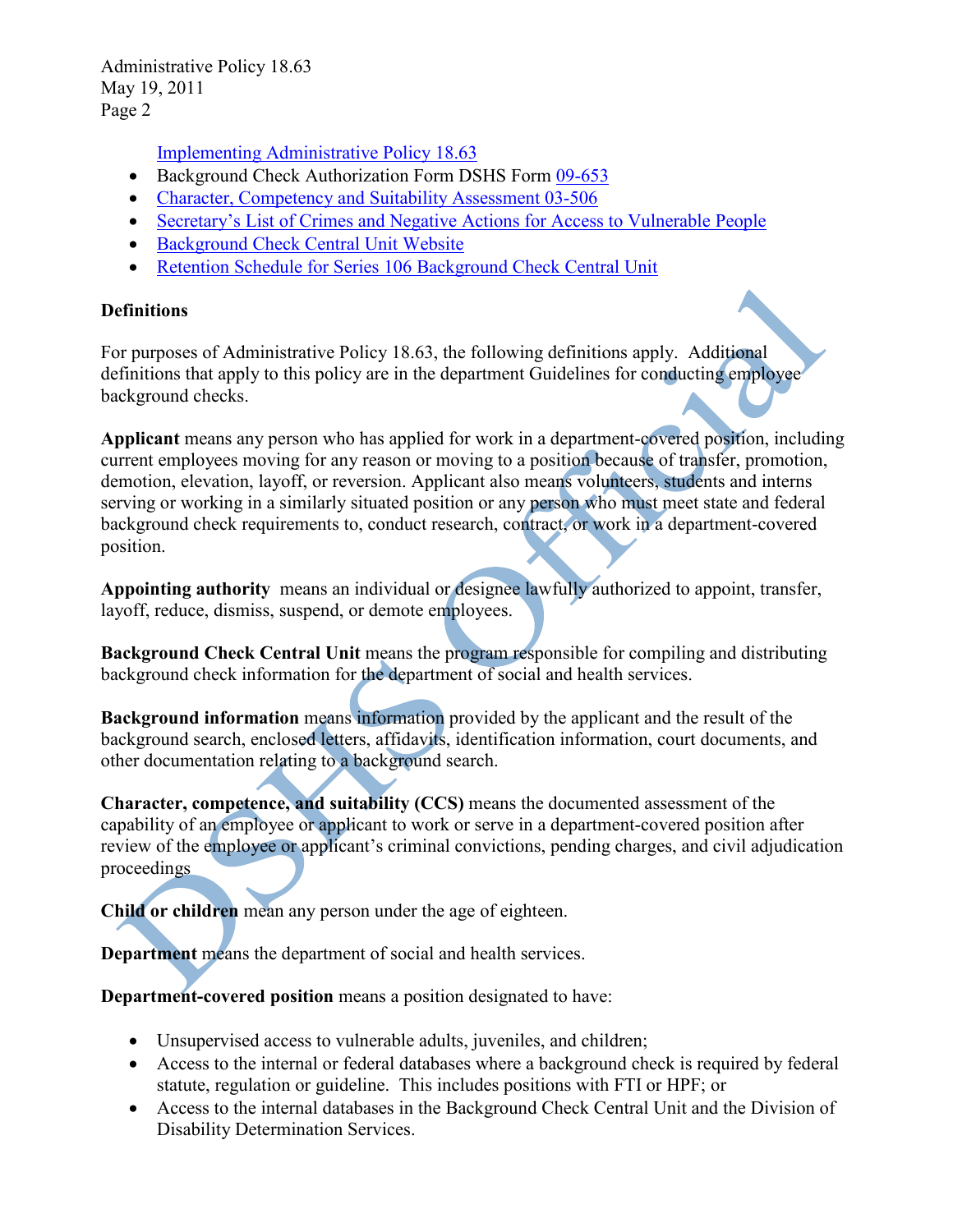**Division of Disability Determination Services (DDDS)** means the program contracted to perform medical determinations for the Social Security Administration in accordance with the Social Security Administration (SSA) regulations and requirements.

**Federal Tax Information** (FTI) means federal tax returns and return information (and information derived from it) that is in the agency's possession or control which is covered by the confidentiality protections of the IRC and subject to the IRC 6103(p)(4) safeguarding requirements including IRS oversight. FTI is categorized as Sensitive but Unclassified information and may contain personally identifiable information (PII). FTI includes return or return information received directly from the IRS or obtained through an authorized secondary source, such as Social Security Administration (SSA), Federal Office of Child Support Enforcement (OCSE), Bureau of the Fiscal Service (BFS), or Centers for Medicare and Medicaid Services (CMS), or another entity acting on behalf of the IRS pursuant to an IRC  $6103(p)(2)(B)$  Agreement.

**Juvenile** means a person under the age of 21 under the Juvenile Rehabilitation Administration's (JRA) jurisdiction; or under the department of corrections jurisdiction while placed in a JRA facility.

**Negative actions** mean an official action considered under individual program law and rule, which may lead to denial of unsupervised access to vulnerable adults, juveniles, and children. A negative action is an official action taken against an individual and may include:

- A finding issued by an agency an Administrative Law Judge, or a court of law that an individual abused, neglected, exploited, or abandoned a vulnerable adult, juvenile or child.
- Termination, revocation, suspension, or denial of a license, certification, and/or State or Federal contract.
- Relinquishment of a license, certification, or contract in lieu of an agency negative action.
- Revocation, suspension, denial or restriction placed on a professional license.
- Department of Health disciplining authority finding.
- A pending charge or an action that is "unknown"

**NOTE:** A finding by an agency is not a negative action if the individual did not have the opportunity to request an administrative hearing to contest the finding.

**Pending charge or pending action** means a charge or action awaiting a decision by a court or a civil adjudication proceeding. The term *pending charge* also includes specific types of court action where the defendant has agreed to certain conditions. Examples include a deferred prosecution or a stipulated order of continuance on an agreed condition. The department considers these types of cases on an individual case-by-case basis.

**Permanent employee** means an individual who has successfully completed a Washington General Service probationary or trial services period or Washington Management Service review period after appointment to a permanent position.

**Position with access to sensitive information** means the duties of the job allow access to internal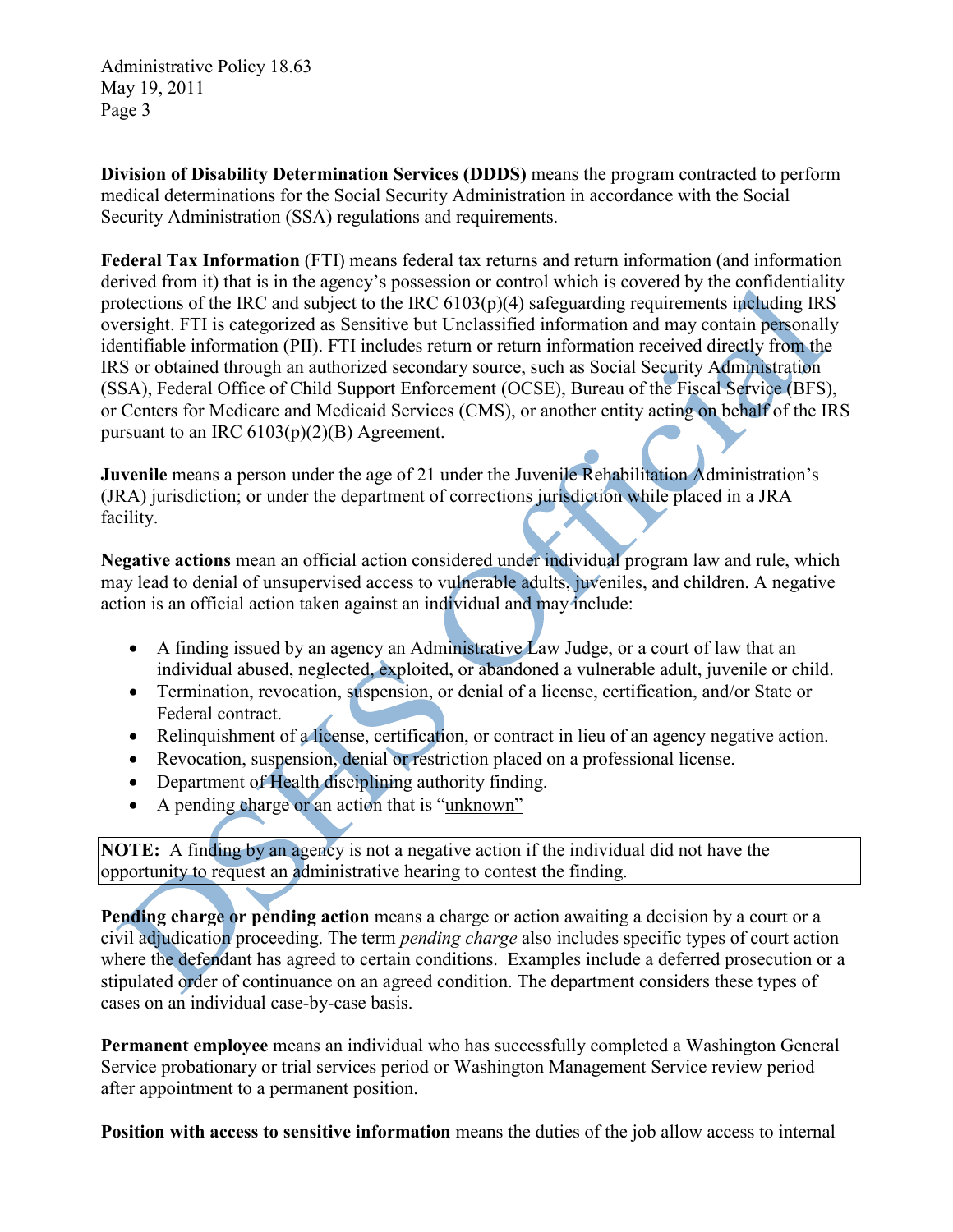<span id="page-3-0"></span>secure databases housed in the Background Check Central Unit and the Division of Disability Determination Service.

<span id="page-3-2"></span><span id="page-3-1"></span>**Re-check** means a subsequent background check conducted for the same person in the same position as the initial background check.

<span id="page-3-3"></span>**Secretary's list of crimes** (Secretary's List) means the list designated by the Secretary of the department setting out the criteria applied to applicants and employees who work or are applying to work in a department-covered position with unsupervised access to vulnerable people. *Secretary's List of Crimes and Negative Actions for Positions with Unsupervised Access to Vulnerable People.*  See Appendix A

**NOTE:** A Secretary's list is not required for positions with access to sensitive information to determine suitability because federal and state laws require individual review of each crime and conviction. Determination of suitability of an applicant to access sensitive information is unique to the duties of the position, the seriousness of the crime, and the time that has passed since the conviction.

**Self-Disclosure** means any background information provided directly by an applicant or employee including arrests, charges, convictions, negative actions, or court imposed sanctions or conditions. Self-disclosure may occur prior to employment and at any time during employment

**Sensitive information** means personally identifiable information kept in a secure federal or state database. The information can be changed, deleted, or misused by employees with access to the database. Currently, positions with access to sensitive information are located in the Background Check Central Unit and Division of Disability Determination Services.

**State Operated Living Alternatives (SOLA) means** a community based supported living program operated by the Division of Developmental Disabilities with state employees providing instruction and support to clients residing in generic housing owned, leased or sub-leased by the client.

**Unsupervised access to vulnerable people** means working with or being in the presence of vulnerable adults, juveniles, or children out of sight of:

- An employee who has passed a background check
- A parent, relative, or guardian of the vulnerable adult, juvenile, or child

**Vulnerable adult** means a person who is a client of the department, and has at least one of the following characteristics:

- Is sixty years of age or older with a functional, mental, or physical inability to care for himself or herself.
- Has been found legally incapacitated under [Chapter 11.88 RCW.](http://apps.leg.wa.gov/RCW/default.aspx?cite=11.88)
- Has a developmental disability as defined under [RCW 71A.10.020](http://apps.leg.wa.gov/RCW/default.aspx?cite=71A.10.020) .
- Is admitted to any facility operated by the department.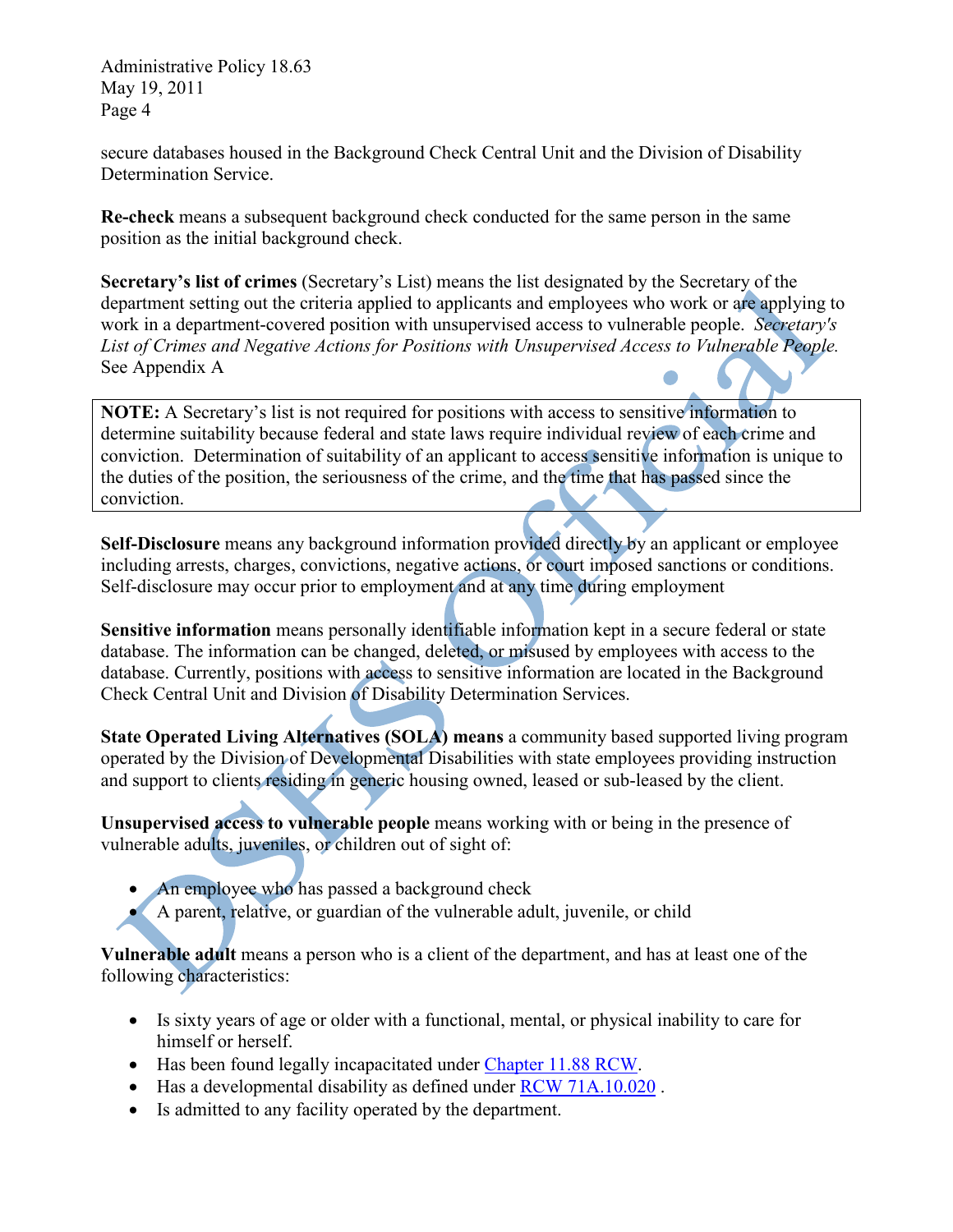- Is receiving services through a department contracted, authorized, certified, or licensed service provider, or individual provider, including those certified under [Chapter 70.96A](http://apps.leg.wa.gov/RCW/default.aspx?cite=70.96A)  [RCW.](http://apps.leg.wa.gov/RCW/default.aspx?cite=70.96A)
- Is receiving services through home health, hospice, or home care agencies licensed under [Chapter 70.127 RCW.](http://apps.leg.wa.gov/RCW/default.aspx?cite=70.127)
- Meets the definition of a vulnerable adult as defined in [Chapter 74.34 RCW.](http://apps.leg.wa.gov/RCW/default.aspx?cite=74.34)

#### **Policy Requirements**

This policy sets department requirements for conducting background checks for applicants and employees and requires department personnel to follow the detailed procedures outlined in the Department Guidelines for Conducting Employee Background Checks.

Nothing in this policy limits the department from accessing and using additional sources of background information.

### **A. Background Check Policy, Rule and Statute**

When developing, revising, or amending internal division or administration background check policy, rules, procedures or legislation all administrations must notify the Human Resources Division representative to the Background Check Advisory Group and the manager of Background Check Central Unit (BCCU) to ensure and promote department-wide consistency in background check process and policy.

## **B. Administration Access to Background Check Central Unit Services**

Appointing authorities must:

- 1. Determine which of their offices will receive approval to request and receive background information through the Background Check Central Unit as described in [Guideline 5.](http://one.dshs.wa.lcl/HR/Guidelines/Background%20Check%20Guidelines%20(November%202019).pdf)
- 2. Notify the Background Check Central Unit of any change in the status of an office granted approval to request and receive background information as described in [Guideline 5.](http://one.dshs.wa.lcl/HR/Guidelines/Background%20Check%20Guidelines%20(November%202019).pdf)

## **C. Overall Expectations of Appointing Authorities**

## Appointing authorities must:

- 1. Notify Human Resources, employees, and applicants about background check requirements of department-covered positions as described in [Guideline 13.](http://one.dshs.wa.lcl/HR/Guidelines/Background%20Check%20Guidelines%20(November%202019).pdf)
- 2. Conduct background checks and consider background information as required by State and federal law, and regulation and as described in [Guideline 4](http://one.dshs.wa.lcl/HR/Guidelines/Background%20Check%20Guidelines%20(November%202019).pdf) including:
	- a. Conducting a background check when the employee is applying for a departmentcovered position in a different class series or different administration.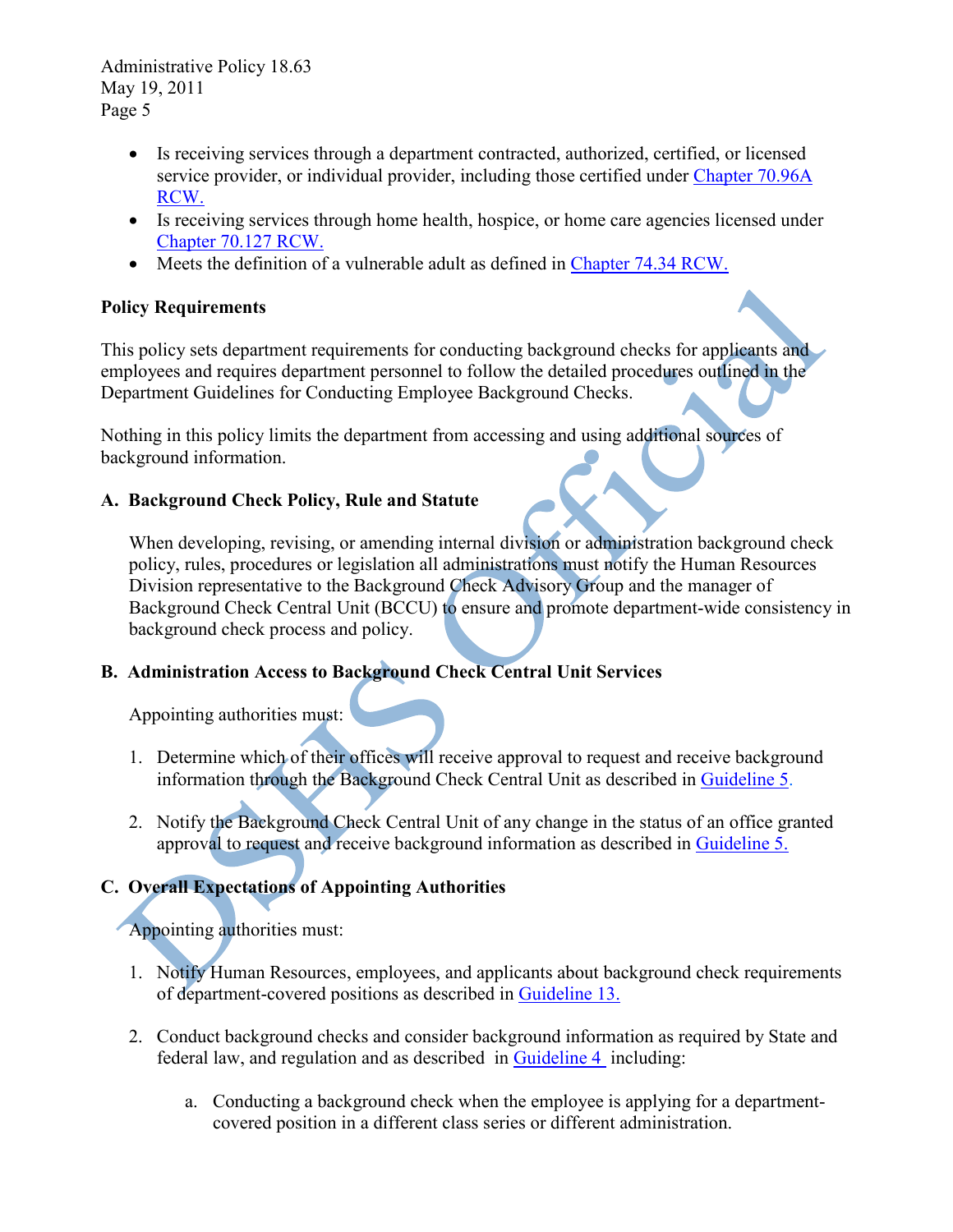- b. Conducting additional background checks at specified intervals, including employees of State Operated Living Alternatives (SOLA).
- 3. Conduct a background check, review the result, and complete a [character, competence and](http://forms.dshs.wa.lcl/)  [suitability assessment](http://forms.dshs.wa.lcl/) as described in [Guideline 10](http://one.dshs.wa.lcl/HR/Guidelines/Background%20Check%20Guidelines%20(November%202019).pdf) prior to allowing unsupervised access or determining the applicant/employee is suitable to hold a department-covered position including:
	- a. Department employees
	- b. Applicants for employment
	- c. Volunteers and student interns
- 4. Deny a permanent employee appointment or continued employment in a departmentcovered position as described in [Guideline 20.i](http://one.dshs.wa.lcl/HR/Guidelines/Background%20Check%20Guidelines%20(November%202019).pdf)f the employee's background is determined unsuitable for a department-covered position.
- 5. Deny appointment or continued employment in a department-covered position as described in [Guideline 28](http://one.dshs.wa.lcl/HR/Guidelines/Background%20Check%20Guidelines%20(November%202019).pdf) if an applicant fails to submit a signed background authorization form.
- 6. Ensure that hiring authorities and Department staff do not revise or otherwise alter a completed and signed background check authorization form as described in [Guideline 6](http://one.dshs.wa.lcl/HR/Guidelines/Background%20Check%20Guidelines%20(November%202019).pdf) in any way for any reason.
- **7.** Ensure that department staff always receive an applicant-signed and completed background authorization form as described in [Guideline 6](http://one.dshs.wa.lcl/HR/Guidelines/Background%20Check%20Guidelines%20(November%202019).pdf) prior to submitting a background request to the Background Check Central Unit.
- 8. Ensure that hiring authorities verify an applicant's identity and signature as described in [Guideline 6](http://one.dshs.wa.lcl/HR/Guidelines/Background%20Check%20Guidelines%20(November%202019).pdf) prior to submitting a background request to the Background Check Central Unit.
- 9. Ensure that the administration, division, and unit(s) review and communicate the expectations and procedures in this policy with staff at all levels of the organization.

### **D. Documentation and Tracking of Department-covered Positions**

Appointing authorities must document and track department covered positions as described in [Guideline 13](http://one.dshs.wa.lcl/HR/Guidelines/Background%20Check%20Guidelines%20(November%202019).pdf) and:

- 1. Inform the Human Resources Division of all positions identified as department-covered positions.
- 2. Keep records of the position numbers for department-covered positions for which the appointing authority is responsible.
- 3. Document the completion of a background check for each applicant identified as a finalist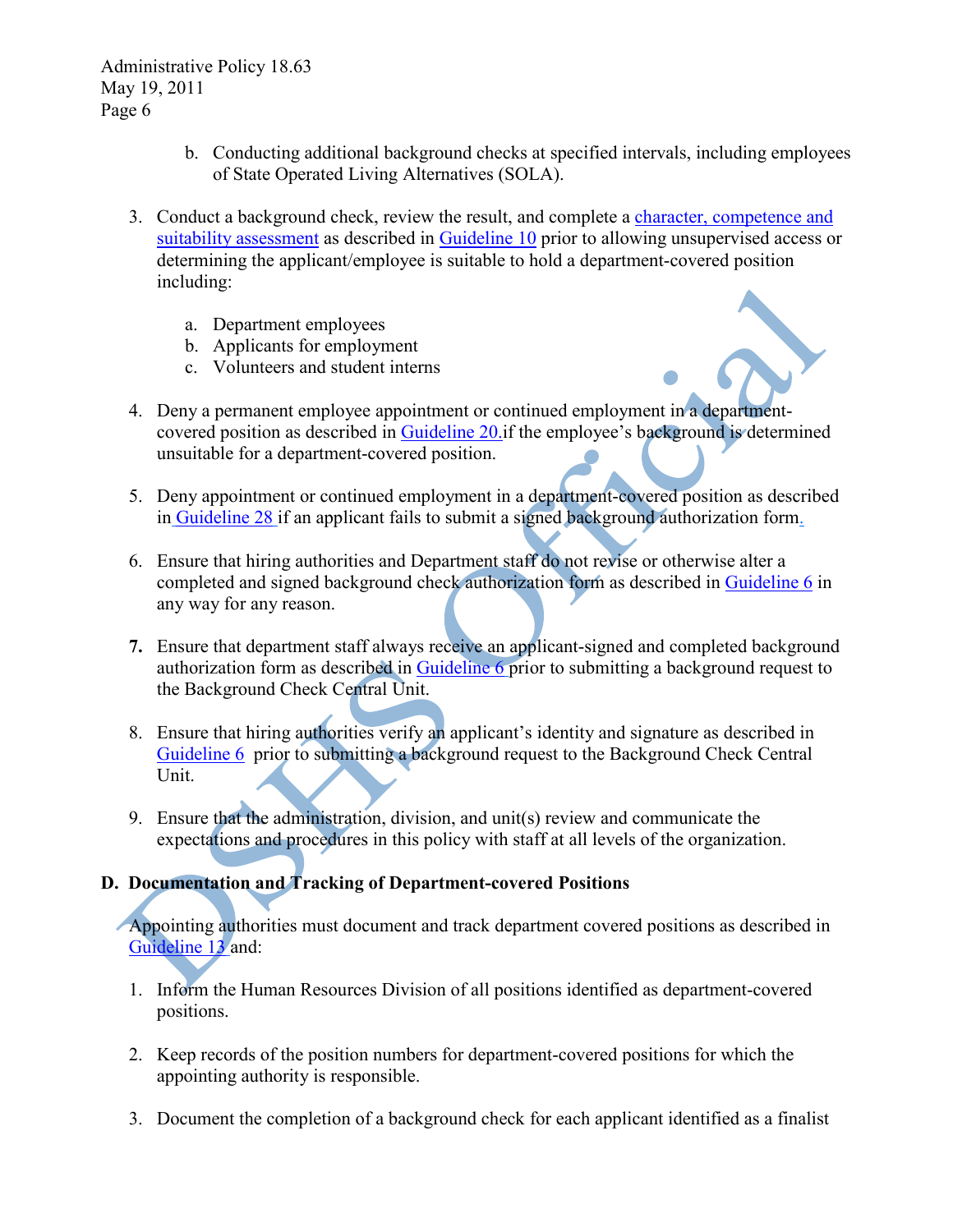for a department-covered position.

4. Document the outcome and the appointing/hiring authority decision of any re-check conducted as allowed under state or federal law or regulation.

#### **E. Character, Competence and Suitability Review**

Appointing authorities must assess and document an applicant/employee's character, competence and suitability (CCS) to work or serve in a department-covered position when the applicant/employee's background information is not automatically disqualifying. See [Guideline](http://one.dshs.wa.lcl/HR/Guidelines/Background%20Check%20Guidelines%20(November%202019).pdf)  [9, Guideline 10, Guideline 11](http://one.dshs.wa.lcl/HR/Guidelines/Background%20Check%20Guidelines%20(November%202019).pdf) and the CCS Assessment form [03-506.](http://forms.dshs.wa.lcl/)

#### **F. Exemptions and Waivers**

Unless state, federal law or regulation provide a specific exception to the law, waivers must NOT be granted to an employee or applicant whose background check result prevents them from working in a department-covered position. [Guideline](http://one.dshs.wa.lcl/HR/Guidelines/Background%20Check%20Guidelines%20(November%202019).pdf) 21.

#### **G. Conditional Hire**

To appoint an applicant on a conditional basis pending the result of the background check the appointing authority must ensure the following:

- 1. State, federal law or rule permits conditional hire for unsupervised access.
- 2. The department-covered position is with a department residential care facility.
- 3. The appointing/hiring authority officially approves the conditional hire for the specific position.
- 4. Within 24 hours of conditional hire, the appointing/hiring authority transmits the applicant/employee's signed background authorization form to BCCU.

## **H. Permanent Employee Denied Department-covered Position**

1. Permanent employees denied a department-covered position may be subject to the actions described in [WAC 388-06-0630](http://apps.leg.wa.gov/WAC/default.aspx?cite=388-06-0630) and [Guideline 20](http://one.dshs.wa.lcl/HR/Guidelines/Background%20Check%20Guidelines%20(November%202019).pdf).

2. Appointing authorities must determine the appropriate action available to the employee described in [WAC 388-06-0630](http://apps.leg.wa.gov/WAC/default.aspx?cite=388-06-0630) and [Guideline 20](http://one.dshs.wa.lcl/HR/Guidelines/Background%20Check%20Guidelines%20(November%202019).pdf).

#### **I. Appointing Authority Decision and Review by Secretary**

1. If requested by a permanent employee, the Secretary or designee must conduct a review of the decision to deny appointment or continued employment as described in [Guideline 17.](http://one.dshs.wa.lcl/HR/Guidelines/Background%20Check%20Guidelines%20(November%202019).pdf)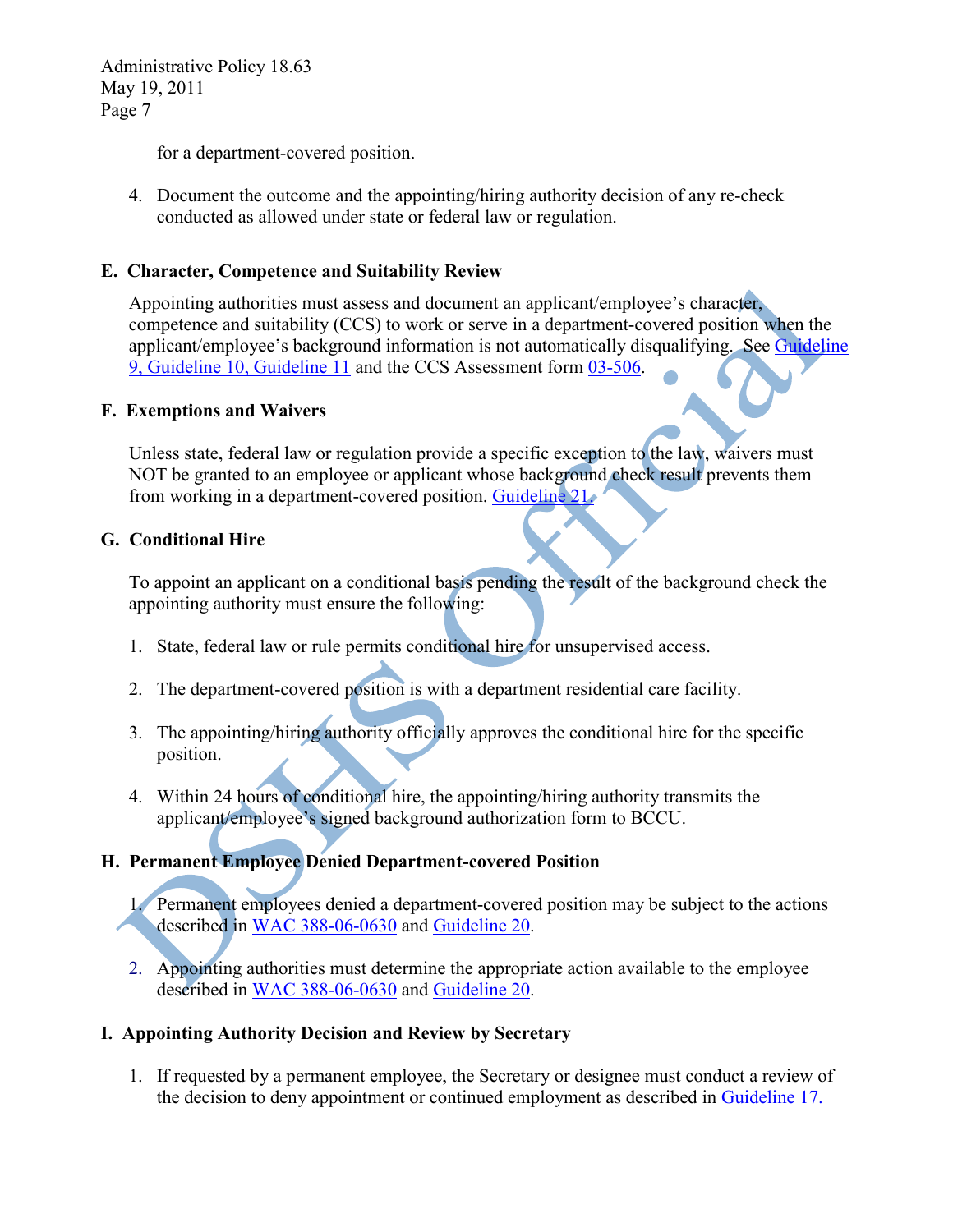- 2. Under the conditions specified in [Guideline 19,](http://one.dshs.wa.lcl/HR/Guidelines/Background%20Check%20Guidelines%20(November%202019).pdf) a permanent employee may present specific additional information to the Secretary or designee.
- 3. If the review by the Secretary or designee results in the permanent employee retaining their current department-covered position, the employee may remain in that position only.
- 4. In the future if the employee applies for a different department-covered position, as with any applicant, the appointing authority must consider the employees' background information.

### **J. Reporting Changes in Background Information**

- 1. Employees, volunteers and student interns must report to their immediate supervisor any changes in their background information that may prevent continued employment in a department-covered position. See [Guideline 22.](http://one.dshs.wa.lcl/HR/Guidelines/Background%20Check%20Guidelines%20(November%202019).pdf)
- 2. Employees in a department-covered position are subject to disciplinary action for failing to report changes in their background information within 24 hours of the incident or prior to the start of the next scheduled shift.
- 3. The appointing/hiring authority must request that the employee, volunteer and student interns complete a department background authorization [Form 09-653](http://isdapps.dshs.wa.gov/FormsMan/FormPicker.aspx) and must conduct and document a review. Documentation must include:
	- a. The source of the report.
	- b. The convictions, pending charges, or negative actions reported.
	- c. The result of the background check.
- 4. The appointing authority must review the reported background information and must:
	- a. Review any new background information using the Secretary's List of Crimes.
	- b. Decide if the conviction, pending charge or negative action appears on the Secretary's List of Crimes.
	- c. Conduct a character competence and suitability assessment and:
		- i. Determine the potential risk of unsupervised access to department clients
		- ii. Determine the seriousness of the convictions, pending charges or negative actions in relationship to the duties of the department-covered position.
		- iii. Deny unsupervised access if the crime, pending charge or negative action appears on the Secretary's List.
- 5. To ensure the safety of clients and reduce the potential of risk, the appointing authority must accept a report of a change in background check status from any source as described in [Guideline 7,](http://one.dshs.wa.lcl/HR/Guidelines/Background%20Check%20Guidelines%20(November%202019).pdf) and must follow and document the process described in [Guideline 28.](http://one.dshs.wa.lcl/HR/Guidelines/Background%20Check%20Guidelines%20(November%202019).pdf)

## **K. Fingerprint Checks**

If required by State or federal law, or regulation the appointing authority may conduct national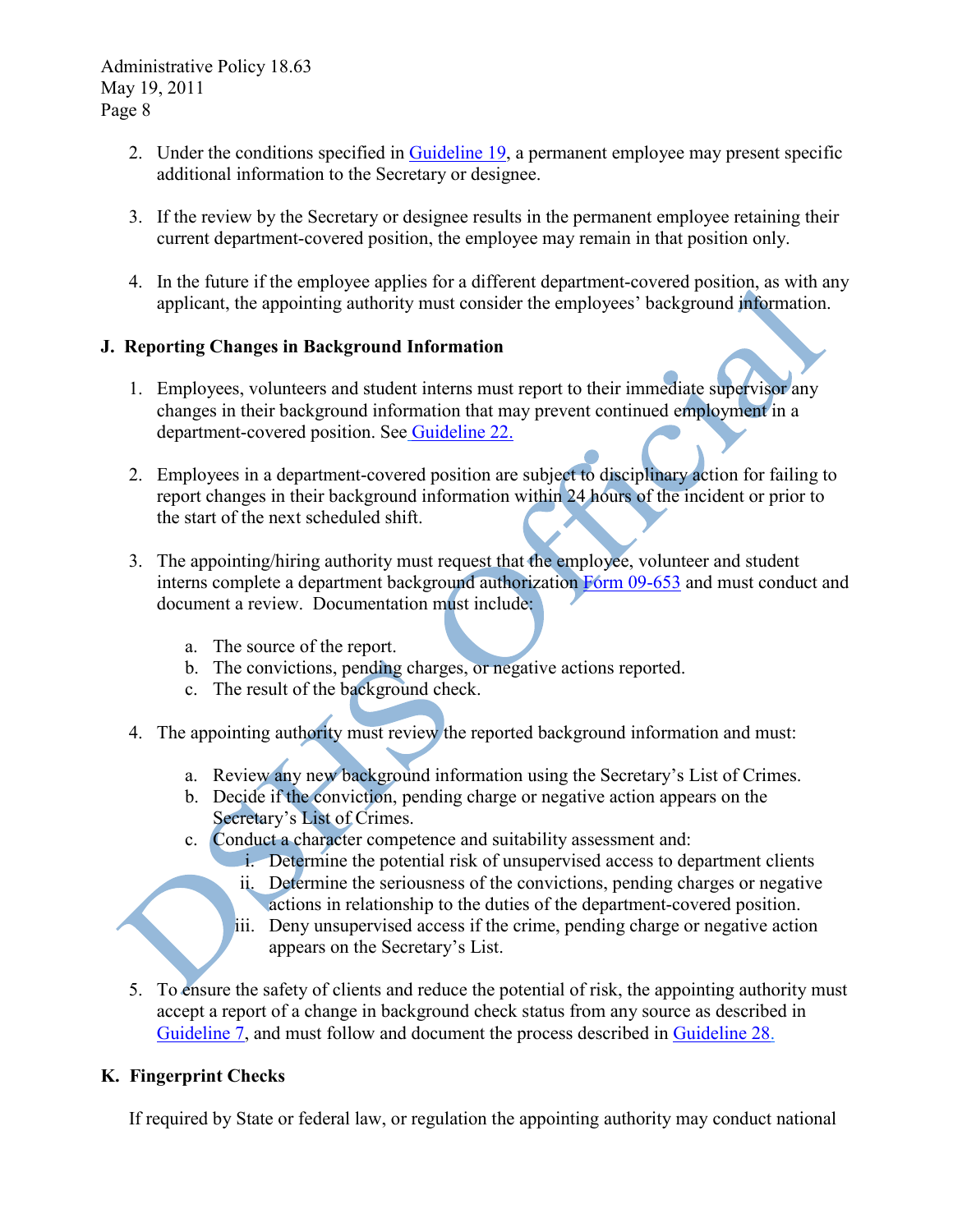> fingerprint-based background checks for department employees and applicants as described in [Guideline 25.](http://one.dshs.wa.lcl/HR/Guidelines/Background%20Check%20Guidelines%20(November%202019).pdf)

#### **L. Prohibited Acts**

Appointing authorities must ensure that:

- 1. All department employees with access to signed background check authorization forms do not intentionally modify, redact, alter, or complete an incomplete background authorization form by any manner, means or way as described in [Guideline 6.](http://one.dshs.wa.lcl/HR/Guidelines/Background%20Check%20Guidelines%20(November%202019).pdf)
- 2. All department employees processing background check authorization forms must not accept or process any form that is not fully completed and signed as required by the department as described in [Guideline 6.](http://one.dshs.wa.lcl/HR/Guidelines/Background%20Check%20Guidelines%20(November%202019).pdf)
- 3. Any department employee whose duties include electronic processing of background check authorization forms through the department's electronic database must input information EXACTLY and only as it appears on the completed and signed form as described in [Guideline 6.](http://one.dshs.wa.lcl/HR/Guidelines/Background%20Check%20Guidelines%20(November%202019).pdf)
- 4. Failure to follow these restrictions may subject an employee to disciplinary action.

## **M. Confidentiality and Release of Background Information**

- 1. All appointing authorities must maintain the confidentiality and security of background information as described in [Guideline 27.](http://one.dshs.wa.lcl/HR/Guidelines/Background%20Check%20Guidelines%20(November%202019).pdf)
- 2. All appointing authorities, as described in [Guideline 11,](http://one.dshs.wa.lcl/HR/Guidelines/Background%20Check%20Guidelines%20(November%202019).pdf) must inform the applicant or employee that the applicant/employee may:
	- a. Receive a copy of the background check result.
	- b. Review the result with the appointing authority.
	- c. Correct any incorrect background information by following instructions in the BCCU result letter.

3. All appointing authorities must release background information and completed authorization forms as allowed under federal and state law as described in [Guideline 26.](http://one.dshs.wa.lcl/HR/Guidelines/Background%20Check%20Guidelines%20(November%202019).pdf)

## **N. Retention**

All administrations must retain and store completed background check authorization forms, background check results, character, competence and suitability assessments and all other background information as required in the [Washington Retention Committee Retention](http://one.dshs.wa.lcl/FS/Loss/Records/Documents/DSHSchedule.pdf)  [Schedule Series 106a](http://one.dshs.wa.lcl/FS/Loss/Records/Documents/DSHSchedule.pdf)s described in [Guideline 29.](http://hrd.dshs.wa.lcl/Top_Toolbar/Guidlines_and_Best_Practices/documents/background_check_guidelines.doc)